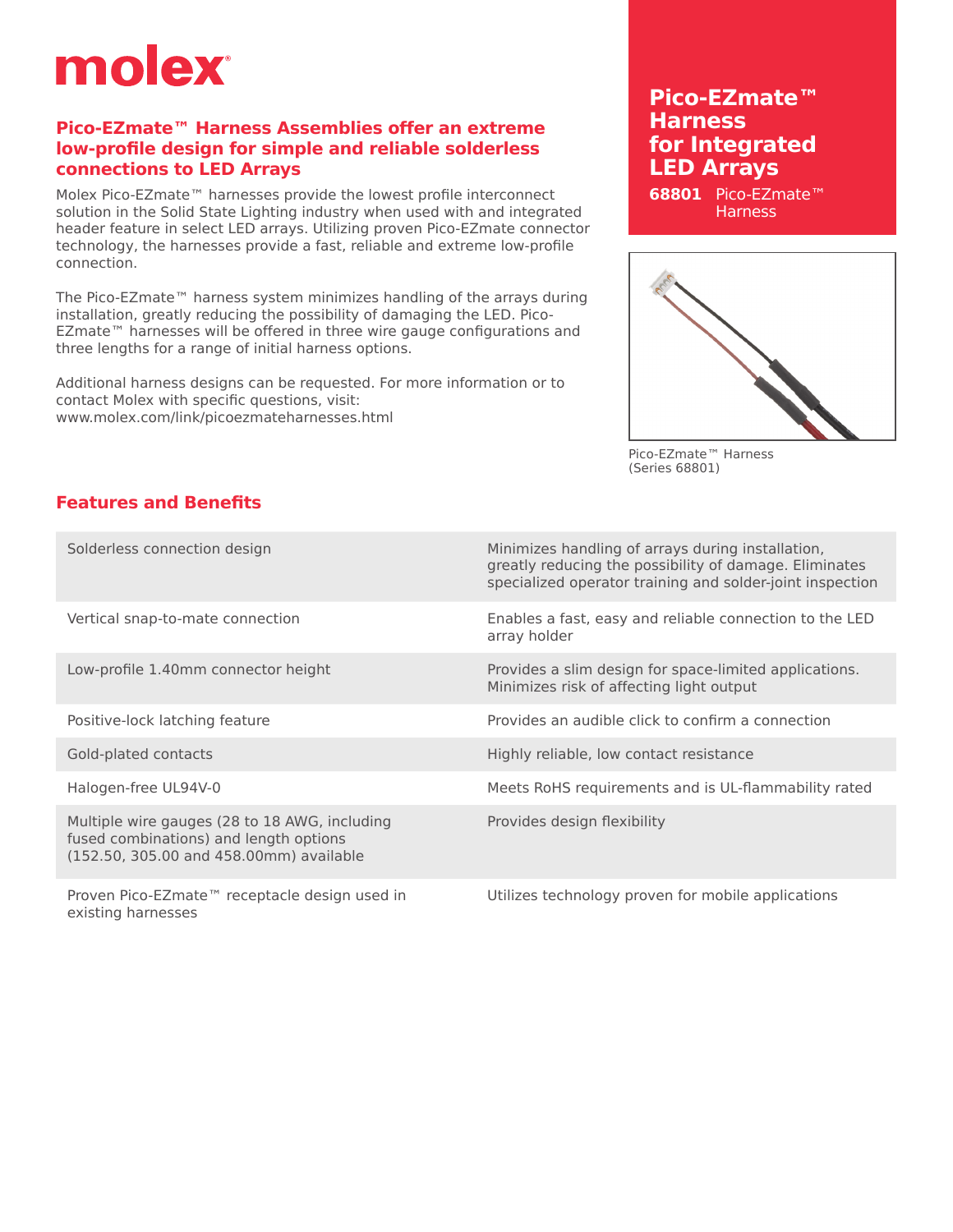## molex

### **Specifications**

#### **Reference Information**

Packaging: Bags inside box UL File No.: UL1977, UL Wiring Harness Program Mates With: Molex Pico-EZmate™ integral header on Bridgelux\* Vero† LED Array RoHS: Yes Halogen Free: Yes

#### **Electrical**

Voltage (max.): 130V Current (max.): 2.8A‡ Contact Resistance: 20 milliohms Dielectric Withstanding Voltage: 500V AC Insulation Resistance: 100 Megohms

#### **Mechanical**

Contact Retention to Housing: 4N Mating Force (max.): 18N initial Unmating Force (min.): 4N initial Durability: 10 unmating cycles Not designed for horizontal mating/ unmating§

#### **Physical**

Housing: High-temperature white Nylon Contact: High performance copper alloy Plating: Contact Area — Gold Underplating — Nickel

Operating Temperature: -25 to +105°C

## **Pico-EZmate™ Harness for Integrated LED Arrays**

#### **Features**



connection feature





Step 1. Align Step 2. Push straight down to connect



Completed Array and Harness Assembly (shown without LED)

\* Bridgelux and † Vero are registered trademarks of Bridgelux Inc.

‡ Pending final testing and qualification of harness assembly; improved voltage result expected.

§ See Application Specification published at the part number level on <Molex.com>